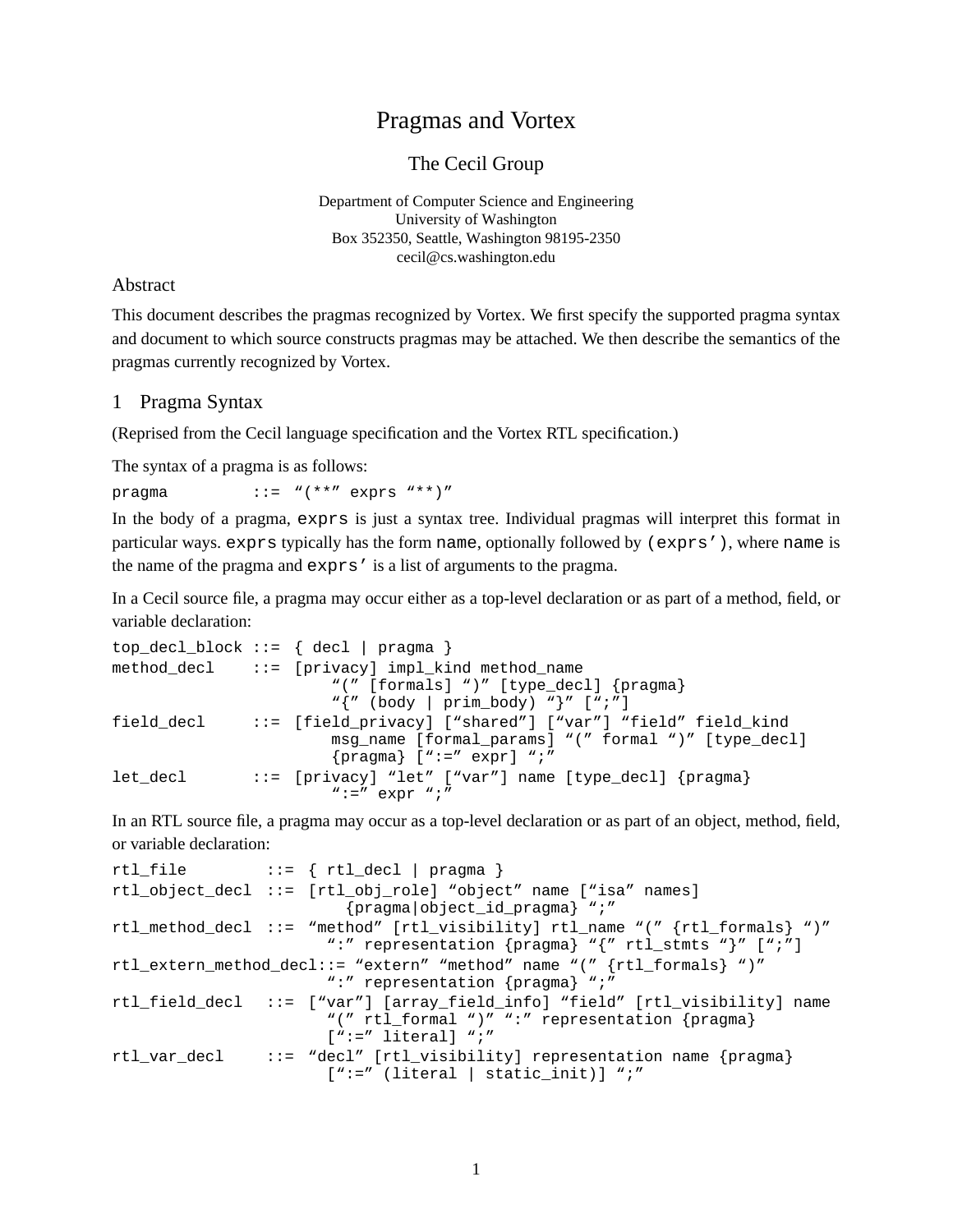## 2 Pragma Semantics

### 2.1 Pragmas for Describing External Primitives

Primitive methods written in a language other than Vortex RTL (e.g. C++) are called external primitives, since Vortex cannot reason about their behavior. Vortex needs to know their behavior, however, and this behavior is documented in a set of pragmas. Usually, pragmas can be omitted and Vortex will make conservative assumptions, but sometimes Vortex makes optimistic assumptions (that reflect the vast majority of cases), and some pragmas Vortex requires of all external primitives, at least when performing certain analyses such as interprocedural analysis. The following non-conservative characteristics are assumed of external primitives:

- External primitives don't instantiate or reference any objects that are not also created/referenced in some analyzable call graph node that is guaranteed to be included in the call graph whenever the primitive node is in the call graph.
- Unless a sends or sends\_anything pragma is specified, an external primitive is assumed to not send any messages or otherwise invoke any methods or procedures compiled by Vortex.
- Unless a has\_nlr or has\_no\_nlr pragma is present, an external primitive is assumed to possibly result in a non-local return/exception exactly if one of its callees does.
- Unless a has\_side\_effects or has\_no\_side\_effects pragma is present, an external primitive is assumed to possibly modify exactly the union of those variables possibly modified by its callees.

To document less conservative behavior we support several pragmas on external primitive method declarations:

- sends( $v1 = ml([t11, t22], [t21])$ ,  $m2([t11, t12, v1])$ , ...) specifies the messages sent by the external primitive. The argument vectors specify the argument class sets. The notation  $v1$ = m1… introduces a variable that represents the set of classes returned by m1. Each message has a list of vectors, each vector representing a set of classes for that argument. Each t in a vector may be unknown, the name of a formal variable, the name of a variable declared as a result of an earlier send in the sends pragma, or the name of a class.
- sends\_anything specifies that the method may send any message with any possible argument classes.
- return\_type(t1,t2,t3...tn) indicates that the primitive method is guaranteed to return one of t1...tn, with the same allowed form of the ti's as in the sends pragma.
- does\_not\_return indicates that the primitive doesn't return normally (e.g., it always exits with a non-local return or error).
- has not indicate that the external method may result in a non-local return/exception (needed only if no callee may result in a non-local return). has no negatively indicates that the method does not end in a non-local return, even if one of its callees may, e.g. the primitive catches and suppresses all non-local returns.
- has\_no\_side\_effects indicates that the external primitive does not modify any variables, even if its callees might. has\_side\_effects indicates that the external primitive might modify (unknown) variables in addition to what its callees might modify.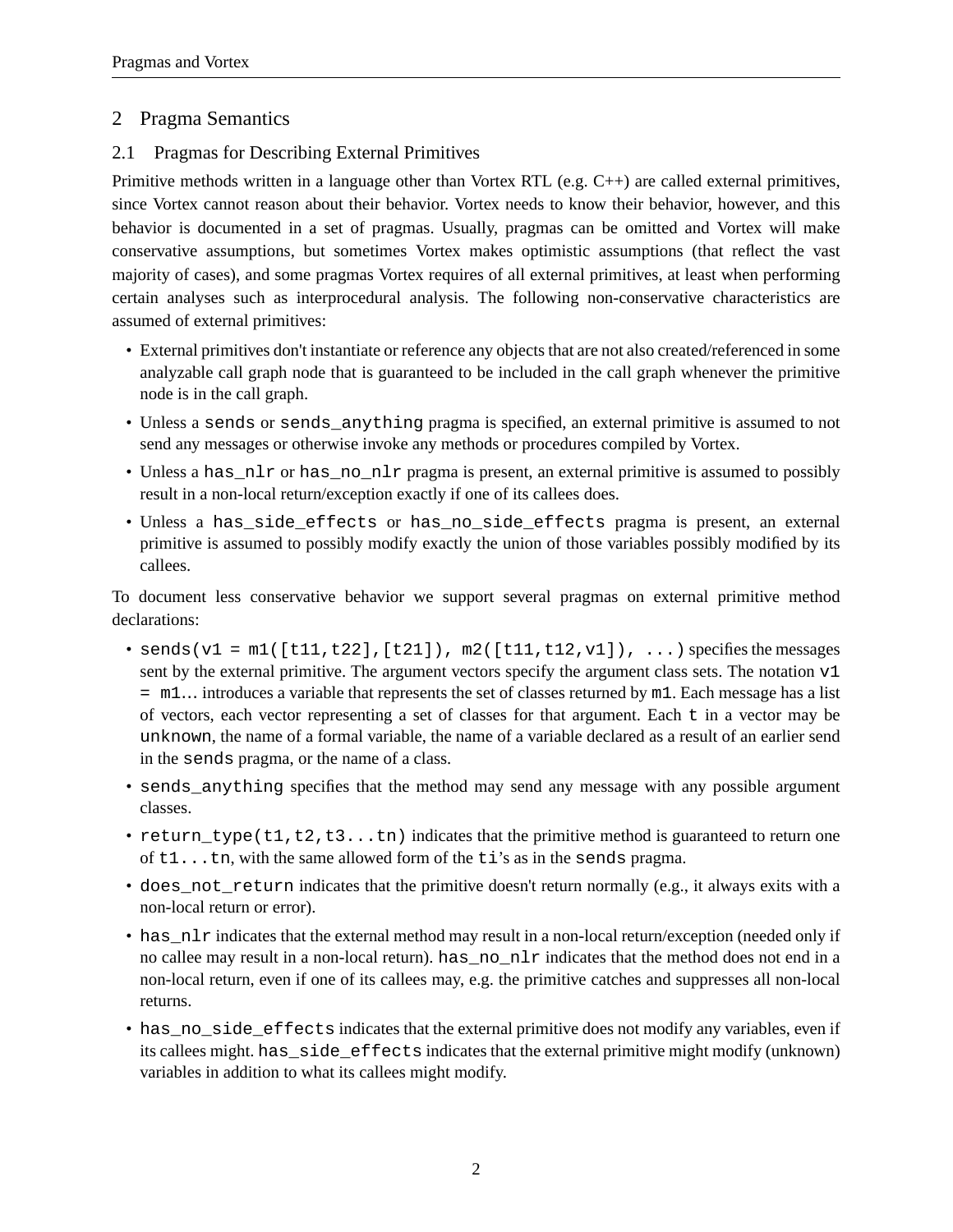- formals\_escape( $\dots, t, \dots, f, \dots$ ) indicates which formals of the method may escape, i.e., may be referenced by some other external primitive after this external primitive returns. The formals\_escape pragma has a list of ts and/or fs, one per formal of the external primitive, with f indicating that the corresponding formal definitely doesn't escape. [A better syntax would list the names of possibly-escaping formals.]
- 2.2 Pragmas for Controlling Compilation
- 2.2.1 Pragmas on Method Declarations
	- The optimize and no\_optimize pragmas enable and disable, respectively, compilation of a method with optimization.
	- The debug pragma on a method disables optimizations like static binding and inlining that would prevent the method from being replaced by the evaluator or caught by a breakpoint.
	- The inline and no\_inline pragmas specify that the annotated method should be inlined or not inlined, respectively, when statically bound. (If no such pragma is present, an automatic inlining heuristic is used.)
	- The no\_typecheck pragma on a method disables typechecking of the annotated method.

Specifying any of these pragmas at the top-level of a file affects all methods declared in the file.

- 2.2.2 Pragmas on Object Declarations
	- The ID( $[$ [obj\_name, ID\_name], ...]) pragma on an object declaration an in RTL program specifies that when the annotated object is referred to under the obj\_name*<sup>i</sup>* static type, ID\_name*<sup>i</sup>* names its corresponding class representation (a.k.a. virtual-function table). (See the Vortex RTL specification for slightly more information.)

2.2.3 Pragmas at Top-Level

- The no typecheck pragma at the top-level of a file disables typechecking of all declarations in the file (not just the methods in the file).
- The specialize("msg", num\_msg\_params,  $[$ [obj\_name<sub>1</sub>, num\_obj\_params<sub>1</sub>], ..., [obj\_name<sub>N</sub>, num\_obj\_params<sub>N</sub>]]) pragma causes the method named msg with num\_msg\_params type parameters and N formals to be specialized, where its *i*<sup>th</sup> formal is specialized on the object named obj\_name*<sup>i</sup>* with num\_obj\_params*<sup>i</sup>* type parameters.
- The library("name") pragma identifies the containing file as being the root file for the library named name. All files included from this file lacking their own library pragmas are included in the library. When the Vortex option use\_shared\_libraries is on, the files in a library will be compiled separately from all including applications (without optimization) and shared by all including applications.
- The include\_dir("-Idir1 -Idir2 ...") pragma adds its argument to the include-directory list part of the command line used for cc, as, and 1d. (Note that the directories should be absolute path names, since the directory used for compiling and linking the generated code is usually not the same as that containing the file referring to the include directories.)
- The compile\_with("...") pragma adds its argument to the end of the flags part of the command line used for cc and 1d. (Any  $-Ldir$  options in the argument list are extracted and added to the include-directory list.)